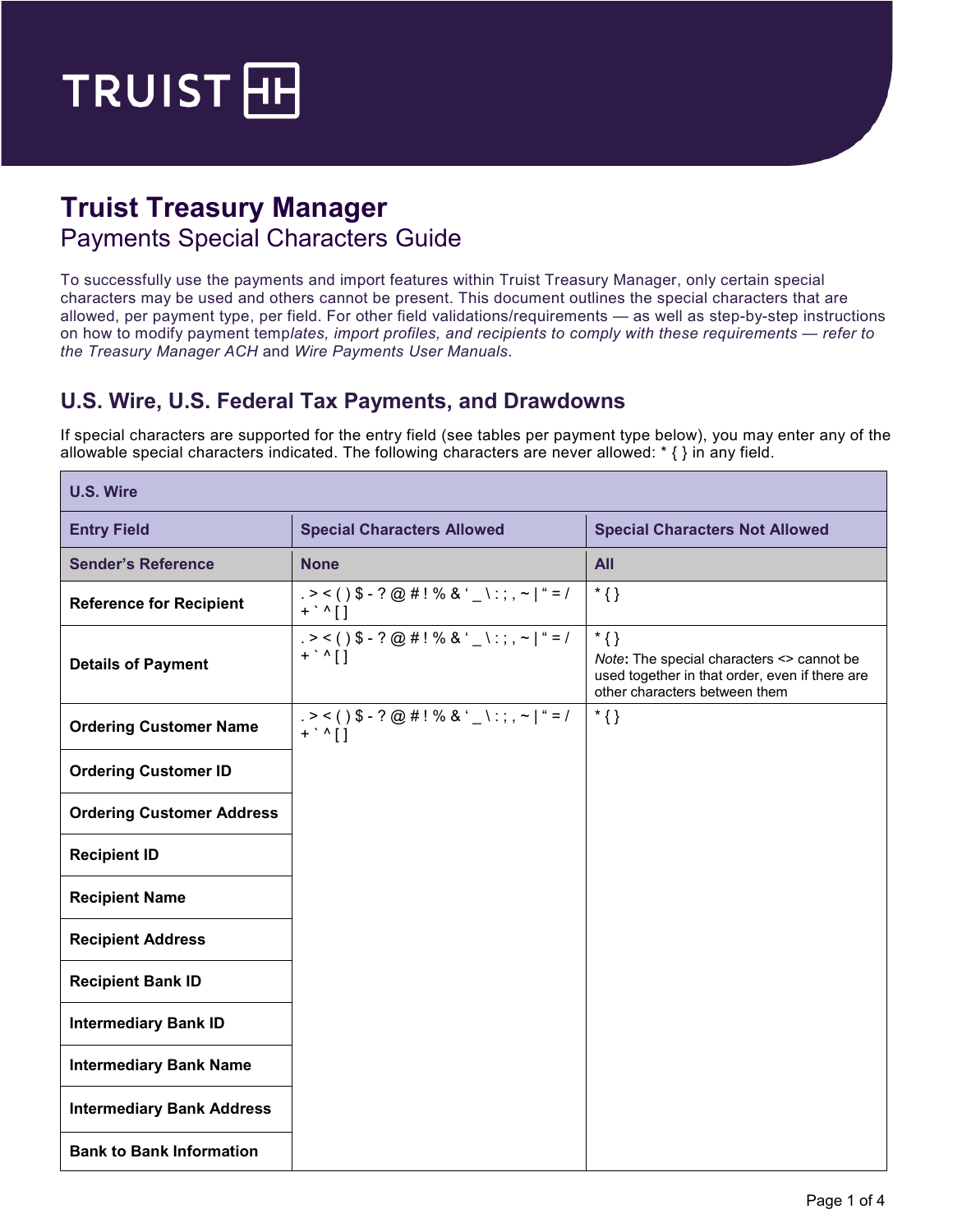| <b>U.S. Federal Tax Payments</b>                |                                                                                                              |                                       |  |  |
|-------------------------------------------------|--------------------------------------------------------------------------------------------------------------|---------------------------------------|--|--|
| <b>Entry Field</b>                              | <b>Special Characters Allowed</b>                                                                            | <b>Special Characters Not Allowed</b> |  |  |
| <b>Sender's Reference</b>                       | <b>None</b>                                                                                                  | <b>All</b>                            |  |  |
| <b>Taxpayer Identification</b><br><b>Number</b> | . > < ( ) \$ - ? @ # ! % & ' _ \ : ; , ~   " = /<br>$+$ $\cdot$ $\wedge$ $\upharpoonright$ $\upharpoonright$ | $\mathcal{F}\{\}$                     |  |  |
| <b>Taxpayer Name Control</b>                    |                                                                                                              |                                       |  |  |
| <b>Taxpayer Name</b>                            |                                                                                                              |                                       |  |  |
| <b>Taxpayer Address</b>                         |                                                                                                              |                                       |  |  |
| <b>Tax Type Code</b>                            |                                                                                                              |                                       |  |  |
| <b>Tax Year</b>                                 | <b>None</b>                                                                                                  | <b>All</b>                            |  |  |
| <b>Tax Month</b>                                | <b>None</b>                                                                                                  | <b>All</b>                            |  |  |

**Note:** *A colon (:) cannot be used within a U.S. Federal Tax Payment transfer message to the IRS.*

| <b>Drawdowns</b>                 |                                                                                                                |                                                                                                                                        |  |
|----------------------------------|----------------------------------------------------------------------------------------------------------------|----------------------------------------------------------------------------------------------------------------------------------------|--|
| <b>Entry Field</b>               | <b>Special Characters Allowed</b>                                                                              | <b>Special Characters Not Allowed</b>                                                                                                  |  |
| <b>Sender's Reference</b>        | <b>None</b>                                                                                                    | <b>All</b>                                                                                                                             |  |
| <b>Reference for Recipient</b>   | $. > < ($ ) \$ - ? @ # ! % & ' _ \ : ; , ~   " = /<br>$+$ $\cdot$ $\wedge$ $\upharpoonright$ $\upharpoonright$ | $*$ {}                                                                                                                                 |  |
| <b>Details of Payment</b>        | $. > < ($ $)$ \$ - ? @ # ! % & ' _ \ : ; , ~   " = /<br>$+$ , $\sqrt{1}$                                       | $*$ {}<br>Note: The special characters <> cannot<br>be used together in that order, even if<br>there are other characters between them |  |
| <b>Ordering Customer Name</b>    | $. > < ( )$ \$ - ? @ # ! % & ' _ \ : ; , ~   " = /<br>$+$ $\cdot$ $\wedge$ $\lceil$ $\rceil$                   | $*$ {}                                                                                                                                 |  |
| <b>Ordering Customer ID</b>      |                                                                                                                |                                                                                                                                        |  |
| <b>Ordering Customer Address</b> |                                                                                                                |                                                                                                                                        |  |
| <b>Debit Account Name</b>        |                                                                                                                |                                                                                                                                        |  |
| <b>Debit Account Number</b>      |                                                                                                                |                                                                                                                                        |  |
| <b>Debit Account Address</b>     | $. > < ($ $)$ \$ - ? @ # ! % & ' _ \;, ~   " = / +<br>$\cdot$ ^ []                                             | $*$ {}                                                                                                                                 |  |
| <b>Debit Bank ID</b>             | <b>None</b>                                                                                                    | <b>All</b>                                                                                                                             |  |
| <b>Bank to Bank Information</b>  | $. > < ($ ) \$ - ? @ # ! % & ' _ \ : ; , ~   " = /<br>$+$ $\cdot$ $\wedge$ $\left[ \ \right]$                  | $*$ {}                                                                                                                                 |  |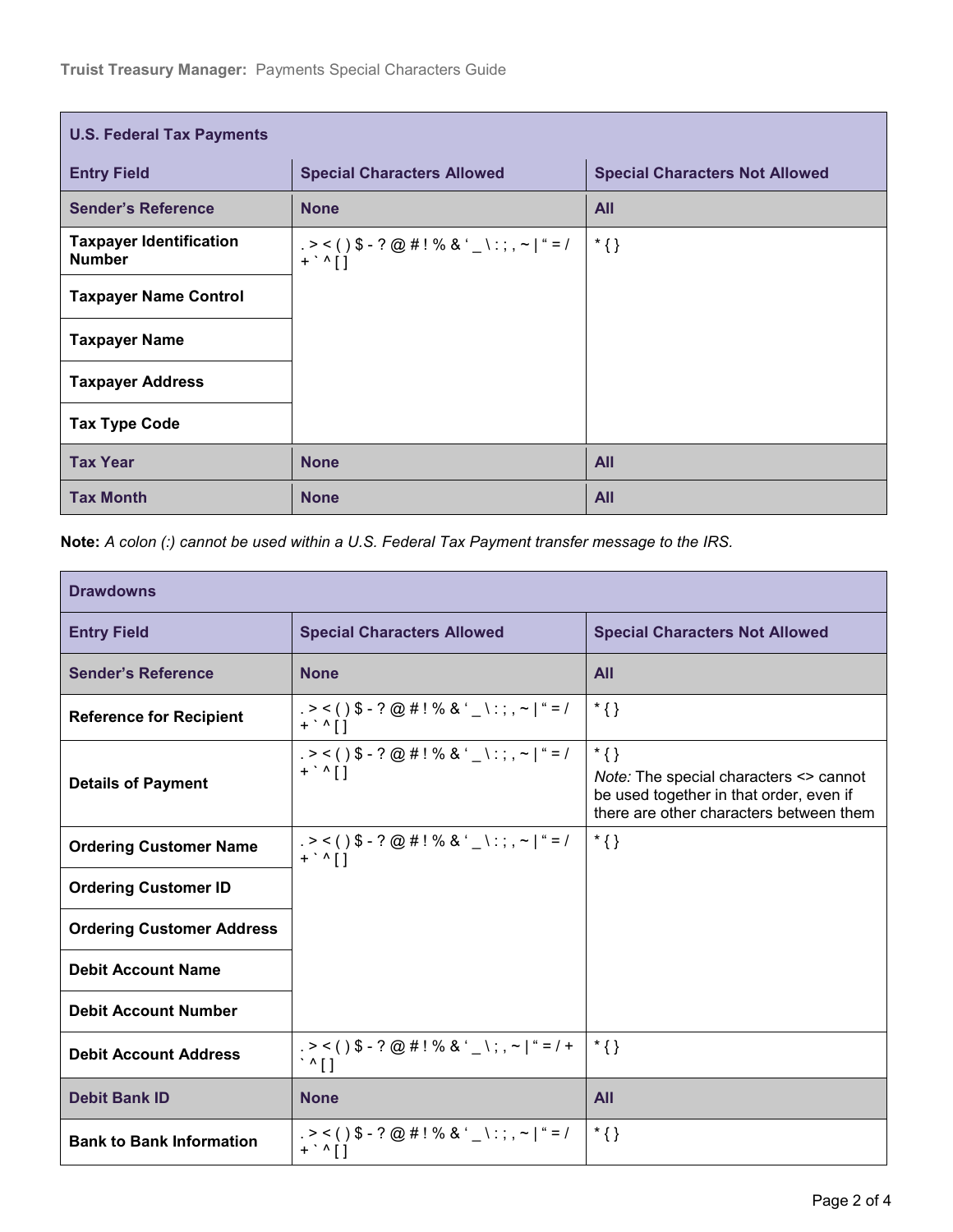## **International Wires**

If special characters are supported for the entry field (see tables per payment type below), you may enter any of the allowable special characters indicated. The following characters are never allowed in any field:  $\sim$  ' ! @ # \$ % ^ &  $^*$  $= \{ \} [ ] | \setminus ; ">$ 

| <b>International Wires</b>       |                                   |                                           |  |  |
|----------------------------------|-----------------------------------|-------------------------------------------|--|--|
| <b>Entry Field</b>               | <b>Special Characters Allowed</b> | <b>Special Characters Not Allowed</b>     |  |  |
| <b>Sender's Reference</b>        | $1 - ? : ( ) . , '+ Space$        | ~ `! @ # \$ % ^ & * _ = { } [ ]   \; "> < |  |  |
| <b>Details of Payment</b>        |                                   |                                           |  |  |
| <b>Ordering Customer Name</b>    |                                   |                                           |  |  |
| <b>Ordering customer ID</b>      |                                   |                                           |  |  |
| <b>Ordering Customer Address</b> |                                   |                                           |  |  |
| <b>Recipient ID</b>              |                                   |                                           |  |  |
| <b>Recipient Name</b>            |                                   |                                           |  |  |
| <b>Recipient Address</b>         |                                   |                                           |  |  |
| <b>Recipient Bank ID</b>         |                                   |                                           |  |  |
| <b>Intermediary Bank ID</b>      |                                   |                                           |  |  |
| <b>Intermediary Bank Name</b>    |                                   |                                           |  |  |
| <b>Intermediary Bank Address</b> |                                   |                                           |  |  |
| <b>Receiving Bank ID</b>         |                                   |                                           |  |  |
| <b>Receiving Bank Name</b>       |                                   |                                           |  |  |

### **ACH - Special Characters**

The special characters that you see on a keyboard are allowed in most ACH fields. Exceptions are noted below:

- Amount fields only numeric and decimal (.) characters are allowed
- Date fields only numeric and slash (/) characters are allowed
- Addenda fields \* or / are not allowed, as those characters are used as delimiters in the addenda
- NTE Addenda information for Payment Type CCD, Description field / is not allowed
- ACH CTX Payments, Vendor Billing Number field only alphanumeric characters are allowed